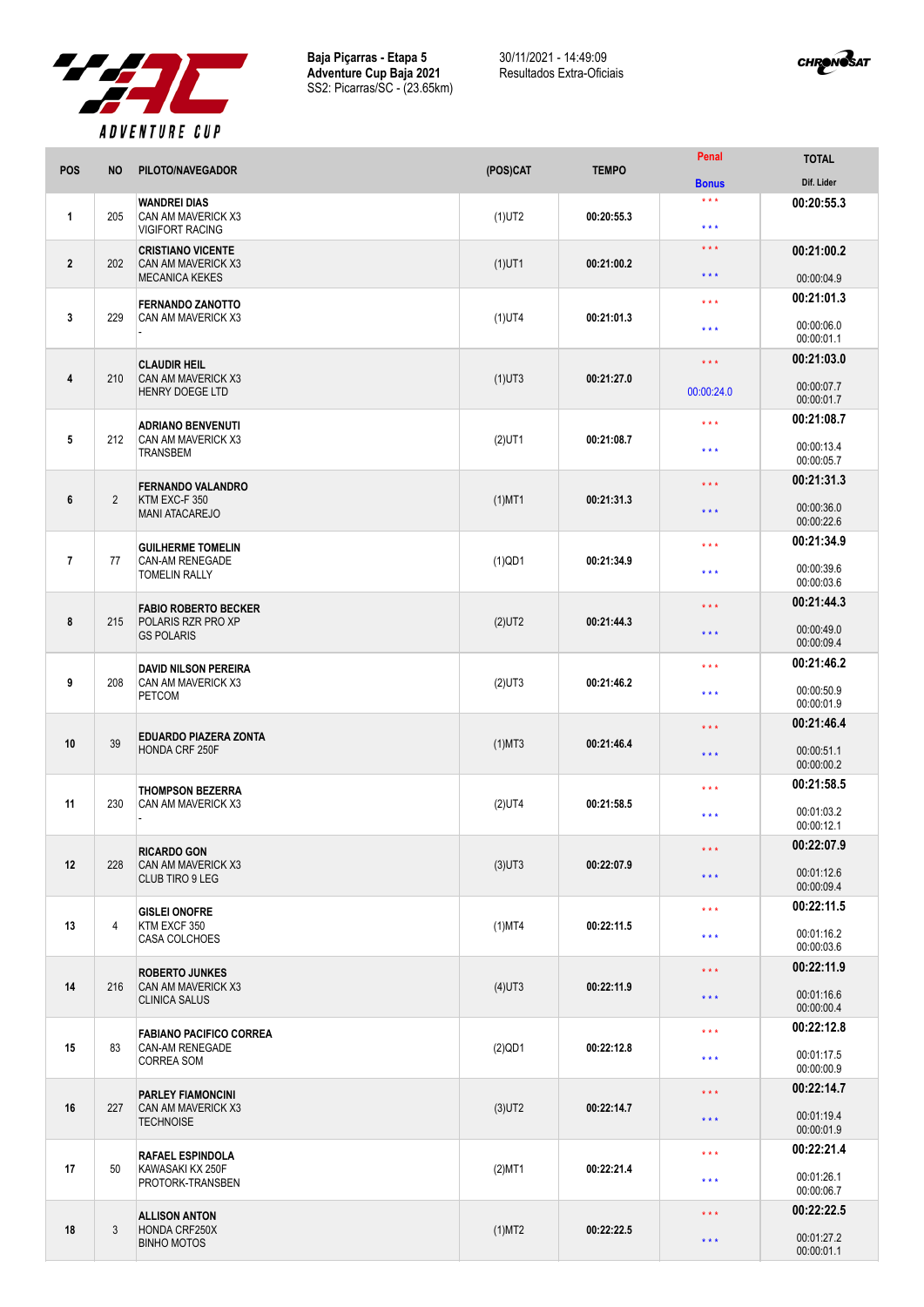| 19 | 225 | <b>LEANDER KASMIRSKI</b><br>CAN AM MAVERICK X3       | $(5)$ UT3 | 00:22:25.6 | $***$               | 00:22:25.6               |
|----|-----|------------------------------------------------------|-----------|------------|---------------------|--------------------------|
|    |     | KAIANI                                               |           |            | $***$               | 00:01:30.3<br>00:00:03.1 |
|    |     | <b>NILSON TECILLA</b>                                |           |            | $\star\star\star$   | 00:22:29.6               |
| 20 | 49  | HONDA CRF 250F<br><b>CHARLES MOTOS</b>               | (2)MT4    | 00:22:29.6 | $\star \star \star$ | 00:01:34.3<br>00:00:04.0 |
|    |     | <b>ANTONIO MARCOS BEZERA</b>                         |           |            | $***$               | 00:22:31.8               |
| 21 | 36  | KTM XCF 250<br><b>AUTOCAR</b>                        | $(3)$ MT4 | 00:22:31.8 | $***$               | 00:01:36.5<br>00:00:02.2 |
|    |     | <b>MAICON ANDRE CEB</b>                              |           |            | $\star\star\star$   | 00:22:33.6               |
| 22 | 46  | HONDA CRF 250F<br>AMG AUTOMOVEIS                     | (4)MT4    | 00:22:33.6 | $***$               | 00:01:38.3<br>00:00:01.8 |
| 23 | 221 | <b>DANIEL BENDER</b><br>CAN AM MAVERICK X3           | $(6)$ UT3 | 00:22:36.7 | $***$               | 00:22:36.7               |
|    |     | <b>HUPI</b>                                          |           |            | $***$               | 00:01:41.4<br>00:00:03.1 |
| 24 | 214 | <b>GIOVANI MENDES</b><br>CAN AM MAVERICK X3          | $(3)$ UT4 | 00:22:44.1 | $***$               | 00:22:44.1               |
|    |     | <b>VIGIFORT RACING</b>                               |           |            | $***$               | 00:01:48.8<br>00:00:07.4 |
|    |     | <b>FABIO ESPERANDIO</b>                              |           |            | $***$               | 00:22:54.4               |
| 25 | 120 | CAN-AM RENEGADE                                      | $(3)$ QD1 | 00:22:54.4 | $***$               | 00:01:59.1<br>00:00:10.3 |
|    |     | <b>FELIPE ALEXANDRE SIMAS</b>                        |           |            | $\star \star \star$ | 00:22:55.1               |
| 26 | 40  | HONDA CRF 250F                                       | (2)MT3    | 00:22:55.1 | $***$               | 00:01:59.8<br>00:00:00.7 |
|    |     | <b>MARCELO CADILHAC</b>                              |           |            | $***$               | 00:22:59.2               |
| 27 | 7   | <b>HONDA</b><br><b>ALTAIR MOTOS</b>                  | $(3)$ MT3 | 00:22:59.2 | $***$               | 00:02:03.9<br>00:00:04.1 |
|    | 9   | <b>WESLEY FAGUNDES</b><br>KTM EXC F 250<br>PIU MOTOS |           |            | $***$               | 00:23:00.9               |
| 28 |     |                                                      | (2)MT2    | 00:23:00.9 | $***$               | 00:02:05.6<br>00:00:01.7 |
|    |     | <b>MARCELO MAFRA</b>                                 |           |            | $***$               | 00:23:10.0               |
| 29 | 47  | HONDA CRF 230<br><b>IMPORTES</b>                     | $(4)$ MT3 | 00:23:10.0 | $***$               | 00:02:14.7<br>00:00:09.1 |
|    |     | <b>GIU WERMUTH</b>                                   |           |            | $***$               | 00:23:10.1               |
| 30 | 6   | KAWASAKI KX 450                                      | $(5)$ MT4 | 00:23:10.1 | $***$               | 00:02:14.8<br>00:00:00.1 |
| 31 | 121 | <b>FERNANDO HENRIQUE SIMOES</b><br>HONDA CRF 250F    | $(5)$ MT3 | 00:23:13.9 | $\star\star\star$   | 00:23:13.9               |
|    |     | SIMAO PREPARACOES                                    |           |            | $***$               | 00:02:18.6<br>00:00:03.8 |
|    |     | <b>CARILOS FUZON</b>                                 |           |            | $***$               | 00:23:14.4               |
| 32 | 11  | KTM SXF 250                                          | (3)MT2    | 00:23:14.4 | $***$               | 00:02:19.1<br>00:00:00.5 |
|    |     | <b>ARTUR HUSCHER</b>                                 |           |            | $\star\star\star$   | 00:23:21.8               |
| 33 | 218 | CAN AM MAVERICK X3<br><b>NILKO</b>                   | $(7)$ UT3 | 00:23:21.8 | $***$               | 00:02:26.5<br>00:00:07.4 |
|    |     | JORGE HENRIQUE DA FONSECA                            |           |            | $\star\star\star$   | 00:23:26.8               |
| 34 | 22  | HONDA CRF 250F<br>EU                                 | $(6)$ MT3 | 00:23:26.8 | $\star \star \star$ | 00:02:31.5<br>00:00:05.0 |
|    |     | <b>ROBERTO WAN DALL</b>                              |           |            | $\star\star\star$   | 00:23:28.7               |
| 35 | 10  | KTM XCF 250<br><b>SERGICAR</b>                       | $(6)$ MT4 | 00:23:28.7 | $\star\star\star$   | 00:02:33.4<br>00:00:01.9 |
|    | 79  | <b>PAULINHO</b><br>CAN-AM RENEGADE                   | $(4)$ QD1 | 00:23:42.2 | $\star\star\star$   | 00:23:42.2               |
| 36 |     |                                                      |           |            | $***$               | 00:02:46.9<br>00:00:13.5 |
|    |     | <b>EDSON TUZINO NOLE</b>                             |           |            | $***$               | 00:23:48.1               |
| 37 | 211 | CFMOTO ZFORCE 1000 SPORT<br>CFMOTO RACING            | $(1)$ UT5 | 00:23:48.1 | $\star \star \star$ | 00:02:52.8<br>00:00:05.9 |
|    |     | <b>MARCO AURELIO CADILHAC</b>                        |           |            | $***$               | 00:23:57.2               |
| 38 | 18  | YAMAHA TTR 230<br><b>ALTAIR MOTOS</b>                | $(7)$ MT3 | 00:23:57.2 | * * *               | 00:03:01.9<br>00:00:09.1 |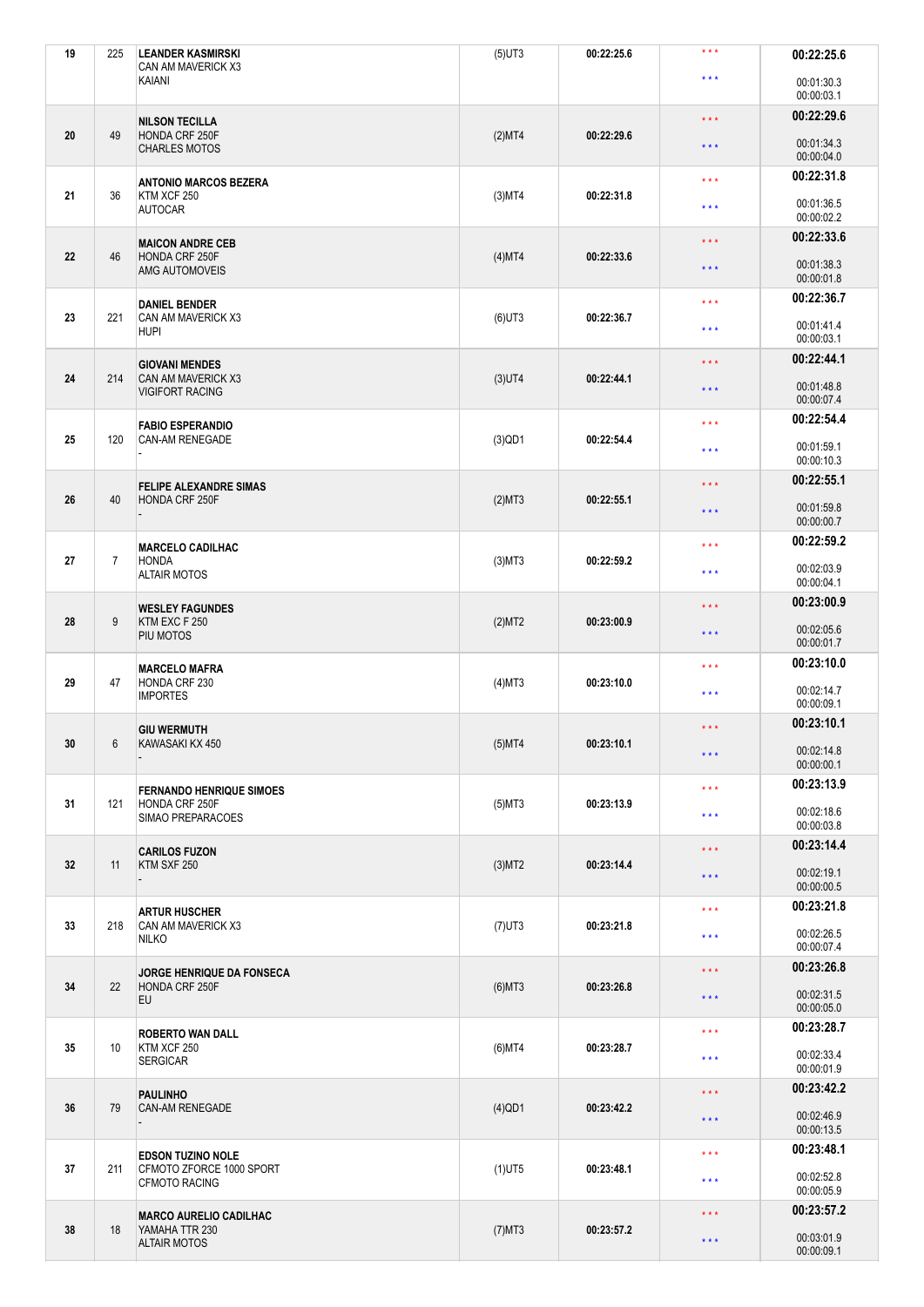| 39 | 213 | <b>EDUARDO MAFRA</b><br>CAN AM MAVERICK X3                         | $(8)$ UT3  | 00:23:57.6 | $***$                   | 00:23:57.6               |
|----|-----|--------------------------------------------------------------------|------------|------------|-------------------------|--------------------------|
|    |     | <b>MAFRATEX</b>                                                    |            |            | $***$                   | 00:03:02.3<br>00:00:00.4 |
|    |     | <b>EDENILSON ARTUR GOMES</b>                                       |            |            | $\star$ $\star$ $\star$ | 00:24:00.2               |
| 40 | 20  | KAWASAKI KLX 450<br><b>TEXTIL LIRA</b>                             | $(7)$ MT4  | 00:24:00.2 | $\star \star \star$     | 00:03:04.9<br>00:00:02.6 |
|    |     | <b>CAIO SOUSA</b>                                                  |            |            | $***$                   | 00:24:07.9               |
| 41 | 30  | KAWASAKI KXF 250F<br><b>ZENO AUTO PECAS</b>                        | (4)MT2     | 00:24:07.9 | $***$                   | 00:03:12.6<br>00:00:07.7 |
|    |     | <b>SANDRO PAGANELLI</b>                                            |            |            | $\star$ $\star$ $\star$ | 00:24:09.8               |
| 42 | 13  | KAWASAKI KLX 450                                                   | $(1)$ MT5  | 00:24:09.8 | $***$                   | 00:03:14.5<br>00:00:01.9 |
|    |     | <b>ALECSANDRO SIZENANDO</b>                                        |            |            | $***$                   | 00:24:21.5               |
| 43 | 234 |                                                                    | $(5)$ QD1  | 00:24:21.5 | $***$                   | 00:03:26.2<br>00:00:11.7 |
|    |     | <b>MARCOS RUDNICK</b>                                              |            |            | $\star$ $\star$ $\star$ | 00:24:23.3               |
| 44 | 117 | <b>HONDA FOURTRAXX</b><br><b>RUDNICK MOTOS</b>                     | $(1)$ QD4  | 00:24:23.3 | $***$                   | 00:03:28.0<br>00:00:01.8 |
|    |     | <b>ITAMAR RODESKI</b>                                              |            |            | $\star\star\star$       | 00:24:46.6               |
| 45 | 33  | HONDA CRF 250F                                                     | $(1)$ MT6  | 00:24:46.6 | $***$                   | 00:03:51.3<br>00:00:23.3 |
|    |     | <b>FERNANDO PYKOCZ</b>                                             |            |            | $\star$ $\star$ $\star$ | 00:24:52.9               |
| 46 | 8   | KAWASAKI KX 450 XC<br><b>REP PYKOCZ</b>                            | $(8)$ MT4  | 00:24:52.9 | $\star \star \star$     | 00:03:57.6<br>00:00:06.3 |
|    |     | <b>ALEXANDRO PINCEGHER</b>                                         |            |            | $\star\star\star$       | 00:24:57.2               |
| 47 | 16  | HONDA CRF 250F<br><b>EQUIPINHA SC</b>                              | $(2)$ MT6  | 00:24:57.2 | $***$                   | 00:04:01.9<br>00:00:04.3 |
|    |     | <b>EDER DE SOUZA</b><br>HONDA CRF 250F<br><b>JANGA MOTOD</b>       |            |            | $\star \star \star$     | 00:25:31.8               |
| 48 | 24  |                                                                    | $(8)$ MT3  | 00:25:31.8 | $***$                   | 00:04:36.5<br>00:00:34.6 |
|    |     | <b>ALEXANDRE GONCALVES</b>                                         |            | 00:25:35.3 | $\star\star\star$       | 00:25:35.3               |
| 49 | 34  | KTM XCF 250<br><b>VARIANTHE HOMER</b>                              | $(9)$ MT4  |            | $***$                   | 00:04:40.0<br>00:00:03.5 |
|    |     | <b>ALEX TERESK</b>                                                 |            |            | $***$                   | 00:25:41.7               |
| 50 | 76  | HONDA CRF 250                                                      | $(9)$ MT3  | 00:25:41.7 | $\star$ $\star$ $\star$ | 00:04:46.4<br>00:00:06.4 |
|    |     | <b>EDUARDO MAJCHSZAK</b>                                           |            |            | $***$                   | 00:25:46.1               |
| 51 | 25  | KAWASAKI 450XC<br><b>TOMMY DESIGN</b>                              | $(3)$ MT1  | 00:25:46.1 | $***$                   | 00:04:50.8<br>00:00:04.4 |
|    |     | <b>DOUGLAS ANDREY ROCHA</b>                                        |            |            | $\star$ $\star$ $\star$ | 00:25:48.5               |
| 52 | 109 | <b>HONDA FOURTRAXX</b><br><b>ROCHA IMOVEIS</b>                     | $(1)$ QD3  | 00:25:48.5 | $\star \star \star$     | 00:04:53.2<br>00:00:02.4 |
|    |     | <b>GUSTAVO DA SILVA GUIDINI</b>                                    |            |            | $\star\star\star$       | 00:26:10.3               |
| 53 | 41  | HONDA CRF 230<br><b>SIRICROSS</b>                                  | $(10)$ MT3 | 00:26:10.3 | $\star$ $\star$ $\star$ | 00:05:15.0<br>00:00:21.8 |
|    |     | <b>LEOPOLDO RIBEIRO</b>                                            |            |            | $***$                   | 00:26:28.1               |
| 54 | 44  | HONDA CRF 250 X<br><b>PIRATRILHAS</b>                              | (2)MT5     | 00:26:28.1 | $\star \star \star$     | 00:05:32.8<br>00:00:17.8 |
|    |     | <b>LUCIANO HODECKER</b><br>HONDA CRF 230<br><b>HODECKERPLANFIN</b> | $(3)$ MT6  |            | $\star\star\star$       | 00:26:46.6               |
| 55 | 19  |                                                                    |            | 00:26:46.6 | $\star\star\star$       | 00:05:51.3<br>00:00:18.5 |
|    |     | <b>RICARDO AFFONSO KEIL</b><br>YAMAHA YZF 400<br>CABO MOTOS        | $(3)$ MT5  | 00:26:52.7 | $\star$ $\star$ $\star$ | 00:26:52.7               |
| 56 | 26  |                                                                    |            |            | $\star$ $\star$ $\star$ | 00:05:57.4<br>00:00:06.1 |
|    |     | <b>EVINICIUS BATISTA CRUZ</b>                                      |            |            | $\star$ $\star$ $\star$ | 00:27:14.7               |
| 57 | 116 | <b>CFORCE</b><br><b>CF FURACAO</b>                                 | $(2)$ QD3  | 00:27:14.7 | $***$                   | 00:06:19.4<br>00:00:22.0 |
|    |     | <b>RAFAEL VIEIRA</b>                                               |            |            | $\star$ $\star$ $\star$ | 00:27:25.6               |
| 58 | 63  | KAWASAKI KLX 450<br><b>BACON RACING</b>                            | $(10)$ MT4 | 00:27:25.6 | $\star \star \star$     | 00:06:30.3<br>00:00:10.9 |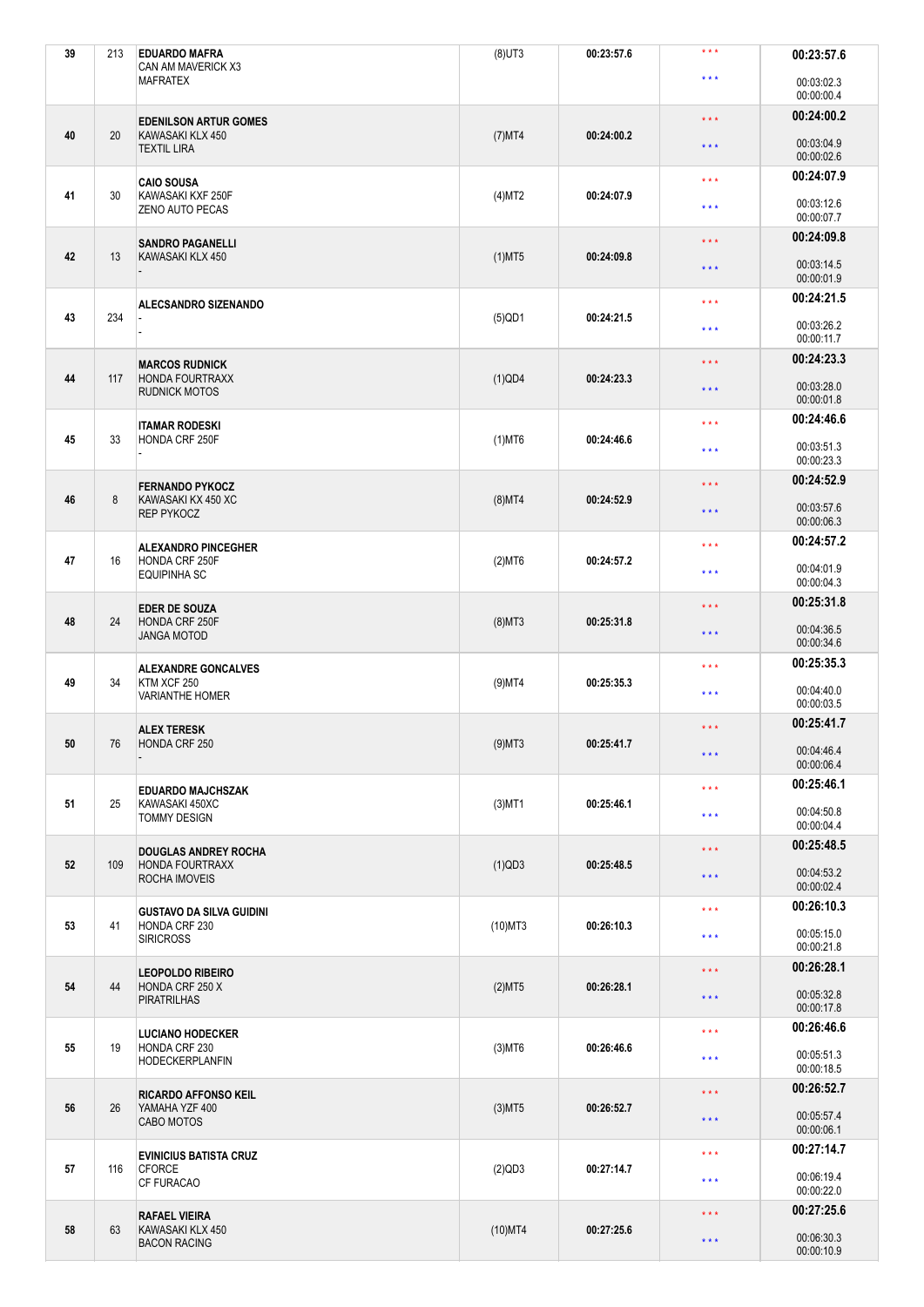| 59 | 48           | <b>NAZARE GUEDERT</b><br>YAMAHA YZ 250                                    | $(11)$ MT4 | 00:27:54.5 | $***$                   | 00:27:54.5               |
|----|--------------|---------------------------------------------------------------------------|------------|------------|-------------------------|--------------------------|
|    |              | CA&ACOLA IMOVEI                                                           |            |            | $***$                   | 00:06:59.2<br>00:00:28.9 |
|    |              | <b>VANDERLEI PEIXER</b>                                                   |            |            | $\star \star \star$     | 00:27:59.5               |
| 60 | 42           | HONDA CRF 250 F<br><b>ORTHOBLU</b>                                        | $(4)$ MT6  | 00:27:59.5 | $***$                   | 00:07:04.2<br>00:00:05.0 |
|    |              | <b>DIMITRIS RUSEZYK JR</b>                                                |            |            | $***$                   | 00:28:09.3               |
| 61 | 17           | KAWASAKI KX 450F                                                          | (12)MT4    | 00:28:09.3 | $\star \star \star$     | 00:07:14.0<br>00:00:09.8 |
|    |              | <b>CAROLINE RUDNICK</b>                                                   |            |            | $***$                   | 00:28:19.1               |
| 62 | 114          | <b>HONDA FOURTRAXX</b><br><b>RUDNICK MOTOS</b>                            | $(3)$ QD3  | 00:28:19.1 | $***$                   | 00:07:23.8<br>00:00:09.8 |
|    |              | <b>CLOVIS LIRA</b>                                                        |            |            | $***$                   | 00:28:27.6               |
| 63 | 29           | YAMAHA 250 FX<br><b>TEXTIL LIRA</b>                                       | $(4)$ MT5  | 00:28:27.6 | $***$                   | 00:07:32.3<br>00:00:08.5 |
| 64 | 61           | <b>VANDERLEI THELMA</b><br>YAMAHA YZ950                                   | $(5)$ MT5  | 00:28:36.4 | $\star \star \star$     | 00:28:36.4               |
|    |              |                                                                           |            |            | $***$                   | 00:07:41.1<br>00:00:08.8 |
|    |              | <b>JOSUE LINCON RAYMUNDO</b>                                              |            |            | $***$                   | 00:29:27.1               |
| 65 | 43           | HONDA CRF 250F<br><b>JLOG TRANSPORTE</b>                                  | $(5)$ MT6  | 00:29:27.1 | $***$                   | 00:08:31.8<br>00:00:50.7 |
|    |              | <b>CRISTIANE BEHR</b>                                                     |            |            | $\star \star \star$     | 00:29:46.1               |
| 66 | 37           | HONDA CRF 150<br><b>BEHR MOTOS</b>                                        | $(6)$ MT6  | 00:29:46.1 | $***$                   | 00:08:50.8<br>00:00:19.0 |
|    |              | <b>EDILSON EICHSTADT</b>                                                  |            |            | $***$                   | 00:30:41.0               |
| 67 | 38           | HONDA CRF 250F                                                            | $(11)$ MT3 | 00:30:41.0 | $***$                   | 00:09:45.7<br>00:00:54.9 |
|    |              | <b>IVAN KUHNEN</b><br><b>CAN AM MAVERICK X3</b><br><b>VIGIFORT RACING</b> |            |            | $***$                   | 00:38:55.3               |
| 68 | 206          |                                                                           | $(4)$ UT4  | 00:38:55.3 | $***$                   | 00:18:00.0<br>00:08:14.3 |
|    | 14           | <b>ALAN FERREIRA</b><br>HONDA CRF 250F<br>SC <sub>27</sub>                |            |            | $***$                   | 00:40:00.0               |
| 69 |              |                                                                           | $(7)$ MT6  | 00:40:00.0 | $***$                   | 00:19:04.7<br>00:01:04.7 |
|    |              | <b>ARISTIDES MAFRA</b>                                                    |            |            | $***$                   | 00:40:00.0               |
| 70 | 201          | CAN AM MAVERICK X3<br>SANAUTICA                                           | $(3)$ UT1  | 00:40:00.0 | $\star$ $\star$ $\star$ | 00:19:04.7<br>00:00:00.0 |
|    |              | <b>EDERSON GIRARDI</b>                                                    |            |            | $***$                   | 00:40:00.0               |
| 71 | 203          | <b>CAN AM MAVERICK X3</b><br><b>GIRACOR TEXTIL</b>                        | $(4)$ UT2  | 00:40:00.0 | $***$                   | 00:19:04.7<br>00:00:00.0 |
|    |              | <b>GUSTAVO SCHMIDT</b>                                                    |            |            | $\star$ $\star$ $\star$ | 00:40:00.0               |
| 72 | 204          | POLARIS RZR PRO XP<br><b>SC POLARIS</b>                                   | $(9)$ UT3  | 00:40:00.0 | $***$                   | 00:19:04.7<br>00:00:00.0 |
|    |              | <b>CLODOALDO PATO</b>                                                     |            |            | $***$                   | 00:40:00.0               |
| 73 | 209          | CAN AM MAVERICK X3<br><b>MEGA ETIQUETAS</b>                               | $(5)$ UT4  | 00:40:00.0 | $\star$ $\star$ $\star$ | 00:19:04.7<br>00:00:00.0 |
|    |              | <b>OSCAR SCHMIDT</b>                                                      |            |            | $***$                   | 00:40:00.0               |
| 74 | 249          | POLARIS RZR PRO XP                                                        | $(6)$ UT4  | 00:40:00.0 | $\star \star \star$     | 00:19:04.7<br>00:00:00.0 |
|    | $\mathbf{1}$ | <b>LOANDRO ANTON</b><br>KTM EXCF 250<br><b>PROTORK - KTM</b>              | $(4)$ MT1  | 00:40:00.0 | $***$                   | 00:40:00.0               |
| 75 |              |                                                                           |            |            | $***$                   | 00:19:04.7<br>00:00:00.0 |
|    | 5            | <b>FABRICIO THEISS</b><br>HONDA CRF250F<br><b>RUDNICK MOTOS</b>           | (12)MT3    | 00:40:00.0 | $***$                   | 00:40:00.0               |
| 76 |              |                                                                           |            |            | $\star$ $\star$ $\star$ | 00:19:04.7<br>00:00:00.0 |
|    |              | <b>GERSON BERTI</b>                                                       |            |            | $***$                   | 00:40:00.0               |
| 77 | 12           | SUZUKI DRZ-400<br><b>METALBERTI</b>                                       | $(6)$ MT5  | 00:40:00.0 | $***$                   | 00:19:04.7<br>00:00:00.0 |
|    |              | <b>JEAN BACHMANN</b>                                                      |            |            | $\star\star\star$       | 00:40:00.0               |
| 78 | 15           | HONDA CRF 230<br><b>MOVEIS BACHMANN</b>                                   | $(13)$ MT3 | 00:40:00.0 | $***$                   | 00:19:04.7<br>00:00:00.0 |